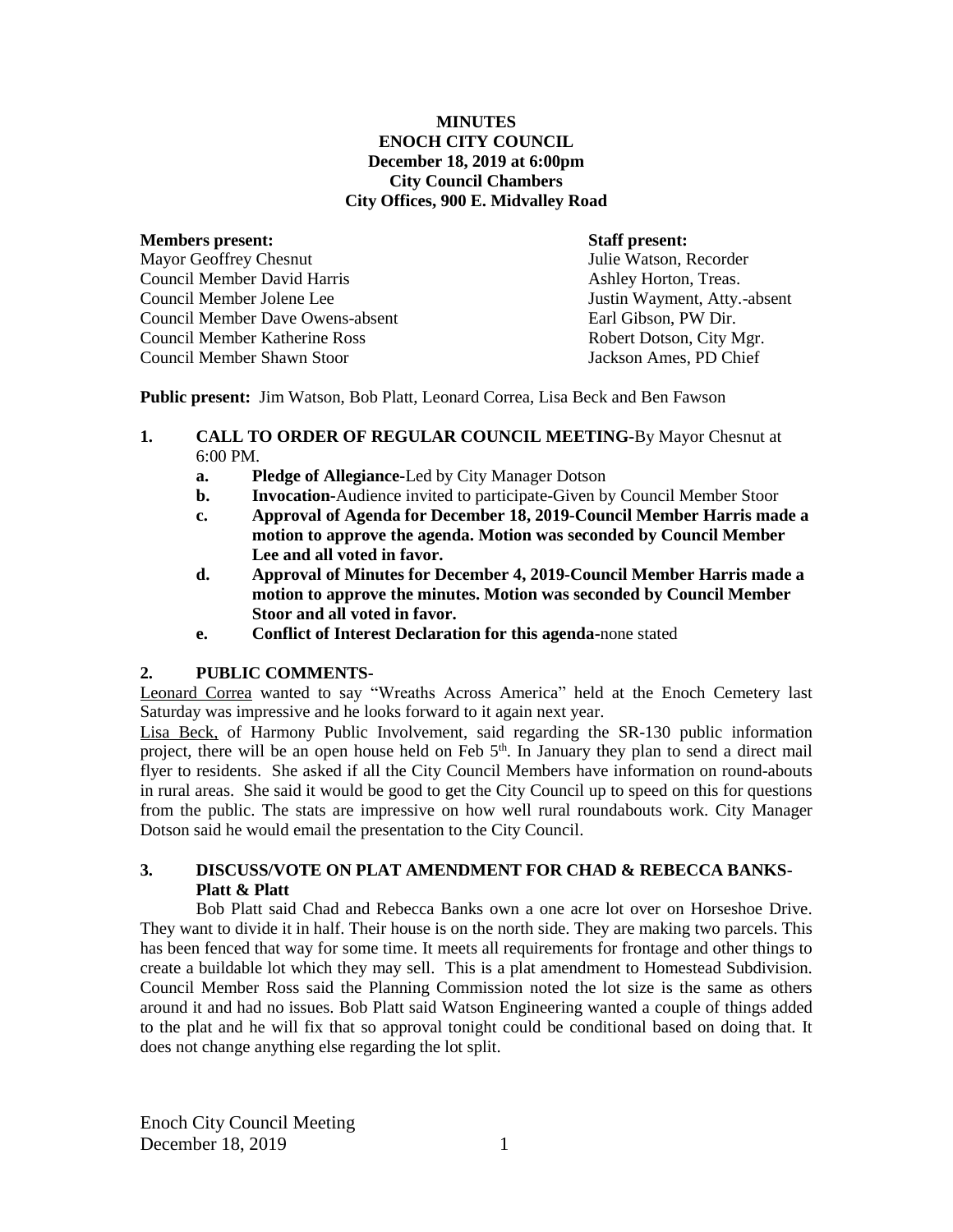**Council Member Harris made motion to approve the plat amendment for Chad & Rebecca Banks pending changes to the plat requested by Watson Engineering. The motion was seconded by Council Member Lee and all voted in favor.**

## **4. PUBLIC HEARING ON TWO ANNEXATION PETITIONS FOR DEARDEN/CREAMER AND DOTSON PROPERTIES LOCATED ON 4200 NORTH**

**Council Member Harris made a motion to close the regular meeting and open the public hearing on the two annexation petitions. Motion was seconded by Council Member Ross and all voted in favor.**

Mayor Chesnut invited public comments. There were none.

**Council Member Harris made motion to close the public hearing and return to the regular meeting. Motion was seconded by Council Member Lee and all voted in favor.**

**5. ORDINANCE NO. 2019-12-18-A AN ORDINANCE ANNEXING PROPERTY OWNED BY MICHAEL & VERONICA DEARDEN, CREAMER 5, LLC AND THE DOTSON FAMILY TRUST, OWNERS OF THE COMBINED 12.93 ACRES OF LAND INTO THE CORPORATE BOUNDARIES OF ENOCH CITY**

City Manager Dotson clarified this includes Annexation Agreements typically done as part of this process. Each petitioner has separate needs and different things we require from them. This is based on us acquiring property from them for easements for the roadway. This approval of the annexations should be contingent on the petitioners signing the Annexation Agreements.

**Council Member Harris made a motion to approve Ordinance No. 2019-12-18-A, an ordinance annexing property owned by Michael & Veronica Dearden, Creamer 5, LLC and the Dotson Family Trust, owners of the combined 12.93 acres of land into the corporate boundaries of Enoch City pending signatures on the Annexation Agreements. The motion was seconded by Council Member Stoor and a roll call vote was held as follows:** 

| <b>Council Member Harris-Yes</b> | <b>Council Member Stoor-Yes</b>    |
|----------------------------------|------------------------------------|
| <b>Council Member Ross-Yes</b>   | <b>Council Member Owens-Absent</b> |
| <b>Council Member Lee-Yes</b>    | <b>Motion passed</b>               |

**6. DISCUSS AND SET A PUBLIC HEARING FOR JANUARY 8, 2020 ON CHANGES TO THE ENOCH CITY FEE SCHEDULE Council Member Harris made a motion to set the public hearing for January 8, 2020. The motion was seconded by Council Member Stoor and all voted in favor.**

# **7. RESOLUTION NO. 2019-12-18 TO APPROVE THE ONE-YEAR AND TWO TO FIVE-YEAR CAPITAL IMPROVEMENT LISTS-City Manager Dotson**

Mayor Chesnut asked City Manager Dotson about this. City Manager Dotson said they approved a resolution at the last meeting on the Capital Improvement lists but since then he has received call from Chief Phillips about acquiring land for new fire station closer to Enoch. Chief Phillips asked if we could add property acquisition for the new station which would be closer to Enoch due to our population and need. Chief Phillips asked if we would help him encourage the project by possibly applying for funds from CDBG or CIB. City Manager Dotson said the property has been selected and discussions with property owners are underway. We need our list sent in before 1-8-20. Because this has to be sent soon he is requesting we add \$120,000 to the one year list for grant funding from CIB or possibly CDBG. This is called a public safety building and has to be on the list to apply for funds so this new resolution is being presented tonight to add that item. Chief Phillips has helped Enoch City and we want to do all we can to help him get this project done. It was noted this is a much better solution than starting our own Fire Dept. due to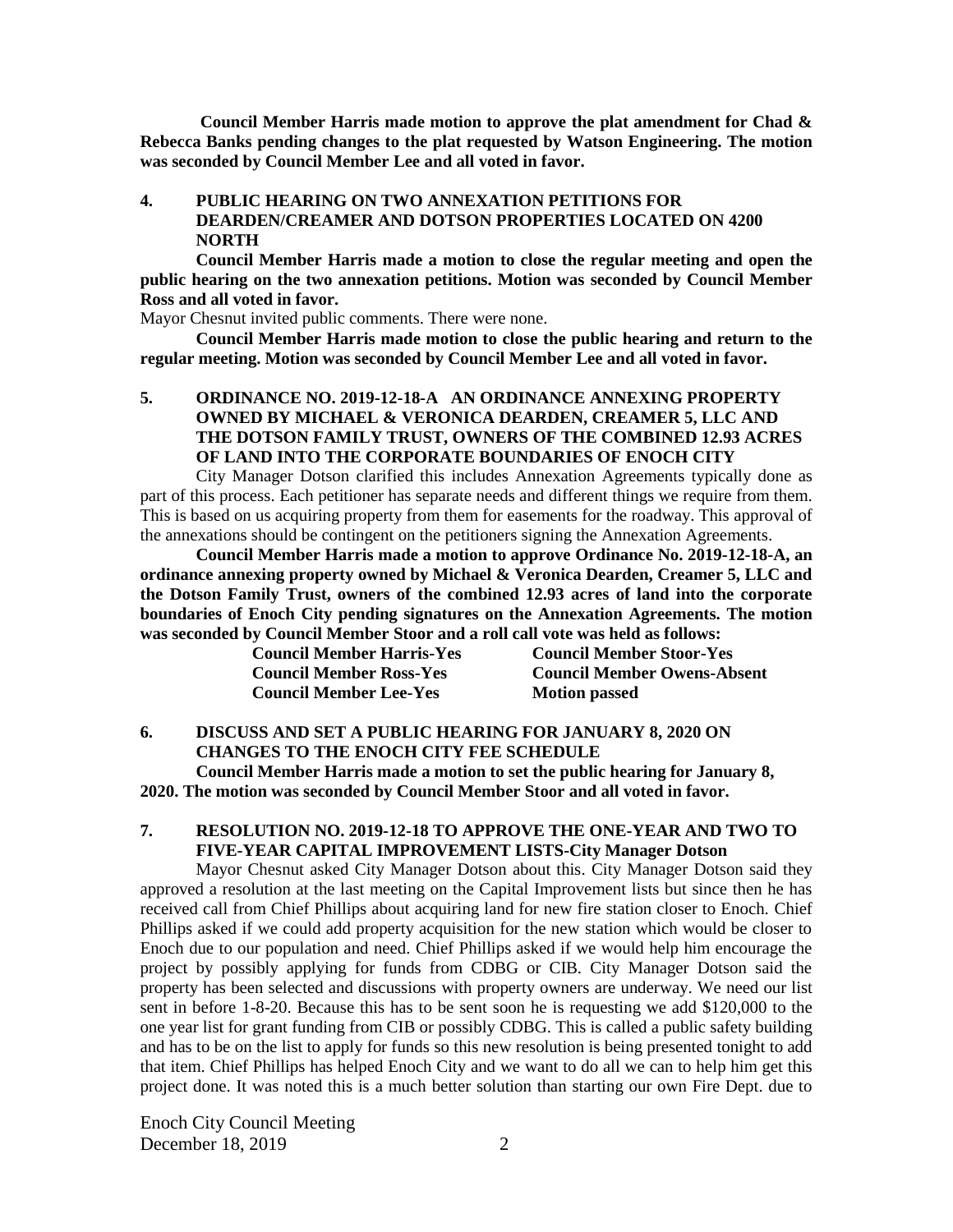the exorbitant cost of that. Chief Phillips has been a great partner with Enoch and we want to help him get this project approved.

**Council Member Harris made motion to approve Resolution No. 2018-12-18, a resolution to approve the One-Year and Two to Five-Year Capital Improvement lists. The motion was seconded by Council Member Ross a roll call vote was held as follows.**

**Council Member Lee-Yes Motion passed** 

**Council Member Harris-Yes Council Member Stoor-Yes Council Member Ross-Yes Council Member Owens-Absent**

## **8. ORDINANCE NO. 2019-12-18-B AN ORDINANCE AMENDING THE ENOCH CITY SUBDIVISION ORDINANCE, CHAPTER 3, SECTION 3.2- IMPROVEMENTS**

Council Member Harris said in interest of time could we table this until January  $8<sup>th</sup>$  when there would be more time to discuss it. Council Member Lee asked if he thinks things need to be fleshed out more. He said he is fine with it but thinks it may warrant more discussion to give it a good public airing. Council Member Lee said she appreciates the Planning Commission and their work. She thought they worked through it all. Mayor Chesnut asked for motion to table.

**Council Member Harris made motion to table this item until 1-8-20. The motion was seconded by Council Member Stoor and two voted in favor. Council Member Lee voted no and Council Member Ross did not vote.** Mayor Chesnut had to vote to break the tie because it was two to two. He voted no and asked for a motion to approve the ordinance.

**Council Member Lee made a motion to approve Ordinance No. 2019-12-18-B, an ordinance amending the Enoch City Subdivision Ordinance, Chapter 3, Section 3.2- Improvements. The motion was seconded by Council Member Harris and a roll call vote was held as follows:**

| <b>Council Member Harris-Yes</b> | <b>Council Member Stoor-Yes</b>    |
|----------------------------------|------------------------------------|
| <b>Council Member Ross-Yes</b>   | <b>Council Member Owens-Absent</b> |
| <b>Council Member Lee-Yes</b>    | <b>Motion passed</b>               |

## **9. ORDINANCE NO. 2019-12-18-C AN ORDINANCE AMENDING THE ENOCH CITY ZONING ORDINANCE, CHAPTER 2, SECTION 2-22-OUTDOOR LIGHTING**

There was brief discussion of perhaps tabling this item for more discussion since this affects residential uses and there was more apprehension in the Planning Commission about it. It was noted this may not be what they, as the City Council, envisioned it to be but could always be revisited as we gain experience with it.

**Council Member Harris made motion to approve Ordinance No. 2019-12-18-C, an ordinance amending the Enoch City Zoning Ordinance, Chapter 2, Section 2-22-Outdoor Lighting. The motion was seconded by Council Member Ross and a roll call vote was held as follows:**

| <b>Council Member Harris-Yes</b> | <b>Council Member Stoor-Yes</b>    |
|----------------------------------|------------------------------------|
| <b>Council Member Ross-Yes</b>   | <b>Council Member Owens-Absent</b> |
| <b>Council Member Lee-Yes</b>    | <b>Motion passed</b>               |

# **10. REVIEW OF THE ACCOUNTING OF THE ESTATE OF MARION SOKOL BEQUEATHING A PORTION OF HER ESTATE TO THE ENOCH CITY ANIMAL SHELTER-City Attorney Wayment**

City Manager Dotson recapped the meeting with the trustee of the estate, other beneficiaries and our City Attorney. We got \$121,000 for the animal shelter for the care of the animals only. The details were very specific on that. We got the check and it is deposited. Council